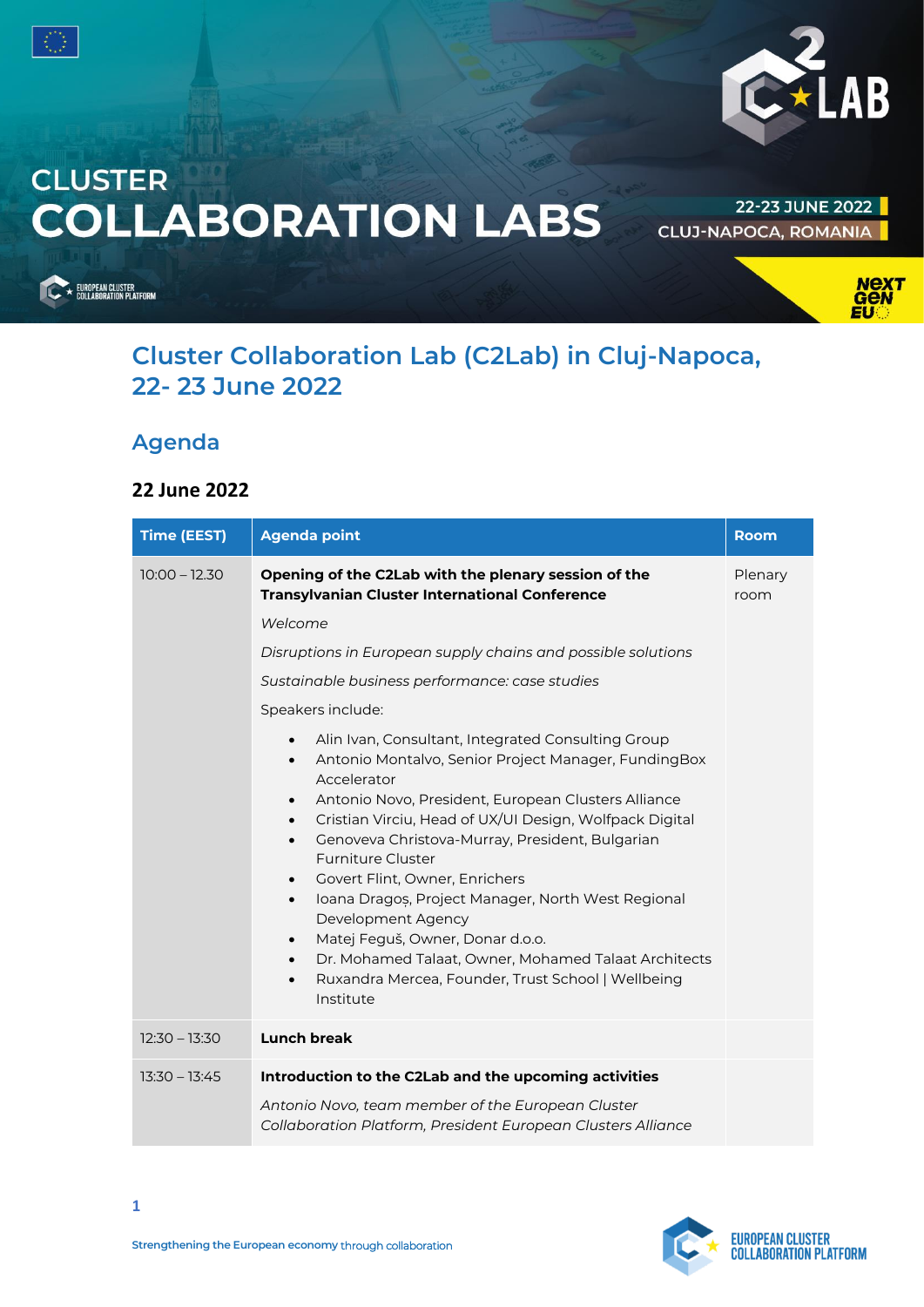

| $13:34 - 14:45$                                                                                                                                                                             | Securing investments and exploring funding opportunities<br>Presentation of funding schemes and discussion on private<br>investment with representatives from:<br>DG REGIO (tbc)<br>$\bullet$<br>Interreg for cross-border investments<br>$\bullet$<br>Partnership for Regional Innovation<br>$\bullet$<br>European Investment Bank (tbc)<br>$\bullet$<br>Romanian Banking Association<br>$\bullet$                                                                                                                                                                                                                | C <sub>2</sub> Lab<br>room |  |  |
|---------------------------------------------------------------------------------------------------------------------------------------------------------------------------------------------|--------------------------------------------------------------------------------------------------------------------------------------------------------------------------------------------------------------------------------------------------------------------------------------------------------------------------------------------------------------------------------------------------------------------------------------------------------------------------------------------------------------------------------------------------------------------------------------------------------------------|----------------------------|--|--|
| $14:45 - 15:45$                                                                                                                                                                             | "Pitches": Getting to know and finding project partners<br>Short presentations from the participants about their expertise<br>and areas of interest                                                                                                                                                                                                                                                                                                                                                                                                                                                                |                            |  |  |
| $15:45 - 16:00$                                                                                                                                                                             | <b>Coffee break</b>                                                                                                                                                                                                                                                                                                                                                                                                                                                                                                                                                                                                |                            |  |  |
| $16:00 - 17:30$                                                                                                                                                                             | Working groups for project roadmaps<br>Building of the working groups and start of the group work<br>Each working group will be guided by a moderator.<br>The expert moderation team:<br>Antonio Novo, European Clusters Alliance<br>Daniel Cosnita, Romanian Cluster Association<br>$\bullet$<br><b>CLUSTERO</b><br>Flaviu Iorgulescu, Romanian Cluster Association<br><b>CLUSTERO</b><br>Kristina Šermukšnytė-Alešiūnienė, Agri-Food Lithuania<br>$\bullet$<br><b>DIH</b><br>Athanasios Konstandopoulos, CHORUS cluster<br>Panos Saragiotis, CHORUS cluster<br>Daniel Acs, Union of Slovak Clusters<br>$\bullet$ | C <sub>2</sub> Lab<br>room |  |  |
| End of Day 17:30 EEST (local time)                                                                                                                                                          |                                                                                                                                                                                                                                                                                                                                                                                                                                                                                                                                                                                                                    |                            |  |  |
| Invitation to the #10YearsTFC - Celebration event & dinner, 19:00 EEST (local time)<br>The Trans $\psi$ enjoy Eurniture Cluster is selecting 10 verse of activity with partners and friends |                                                                                                                                                                                                                                                                                                                                                                                                                                                                                                                                                                                                                    |                            |  |  |

The Transylvanian Furniture Cluster is celebrating 10 years of activity with partners and friends. You are invited to join the dinner.

Contact: Valeria Manea, [valeria.manea@mobiliertransilvan.ro](mailto:valeria.manea@mobiliertransilvan.ro)